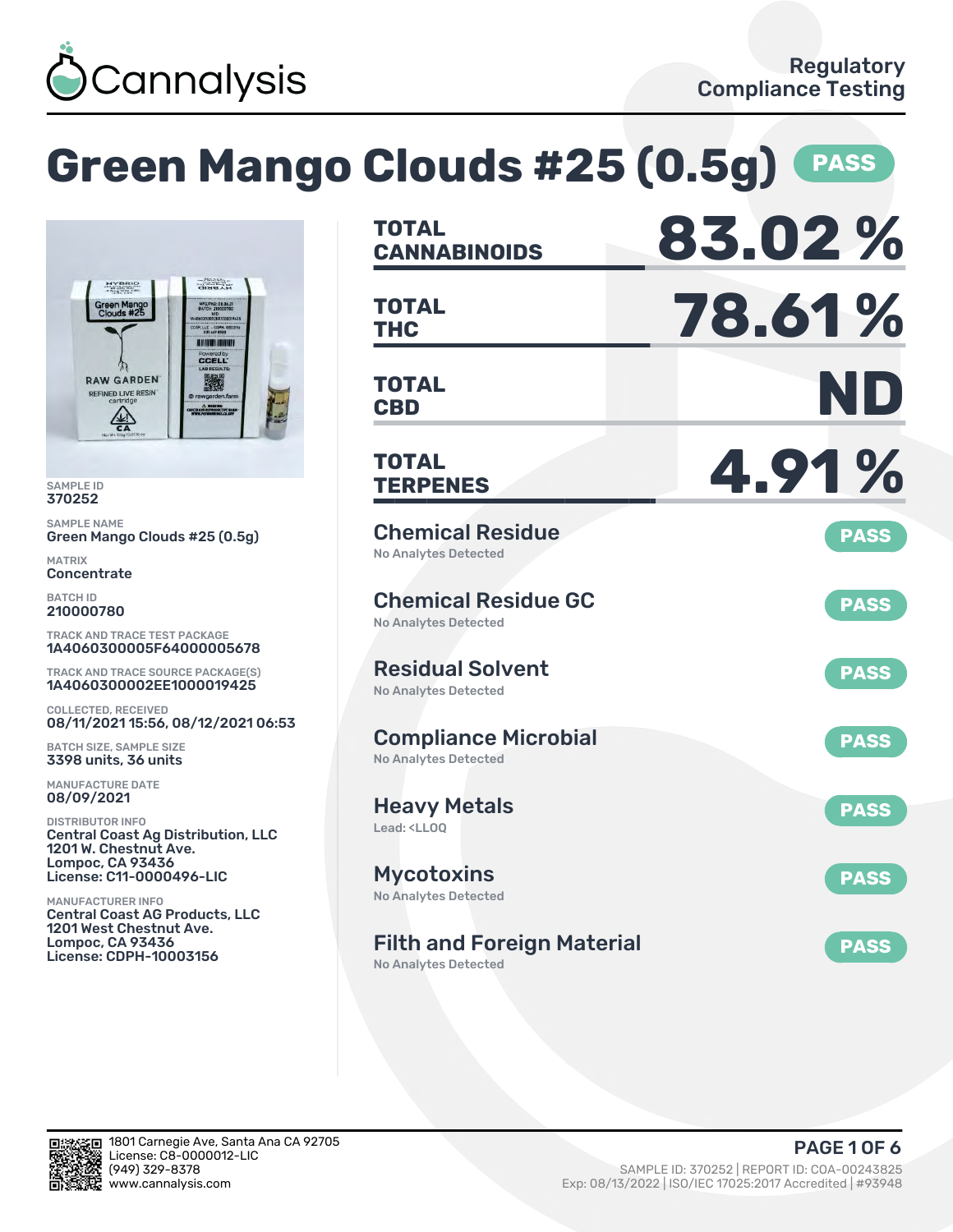

# CANNABINOID ANALYSIS

Total THC,CBD value(s) have been decarboxylated.

| TOTAL THC:          | 786.1 mg/g (78.61%), 393.05 mg per package |
|---------------------|--------------------------------------------|
| TOTAL CBD:          | ND.                                        |
| TOTAL CANNABINOIDS: | 830.2 mg/g (83.02 %)                       |

UNIT OF MEASUREMENT: Milligrams per Gram(mg/g)

| <b>ANALYTE</b>         | <b>RESULT</b>         | LOD    | <b>LLOO</b> | <b>ANALYTE</b>   | <b>RESULT</b>        | LOD    | LL <sub>00</sub> |
|------------------------|-----------------------|--------|-------------|------------------|----------------------|--------|------------------|
| THCa                   | ND                    | 0.2000 | 0.4000      | CBD <sub>v</sub> | ND.                  | 0.2000 | 0.4000           |
| D9THC                  | 786.1 mg/g (78.61%)   | 0.2000 | 0.4000      | CBGa             | ND.                  | 0.2000 | 0.4000           |
| D8THC                  | ND                    | 0.2000 | 0.4000      | <b>CBG</b>       | 38.22 mg/g (3.822 %) | 0.2000 | 0.4000           |
| <b>THC<sub>v</sub></b> | 5.899 mg/g (0.5899 %) | 0.2000 | 0.4000      | <b>CBN</b>       | ND                   | 0.2000 | 0.4000           |
| CBDa                   | ND                    | 0.2000 | 0.4000      | CBC              | <b>ND</b>            | 0.2000 | 0.4000           |
| CBD                    | ND                    | 0.2000 | 0.4000      |                  |                      |        |                  |
|                        |                       |        |             |                  |                      |        |                  |

#### ADDITIONAL INFORMATION

| Method:              | SOP-TECH-001 | Sample Prepped: 08/12/2021 12:34  | Sample Approved: 08/13/2021 11:25  |  |
|----------------------|--------------|-----------------------------------|------------------------------------|--|
| Instrument: UPLC-DAD |              | Sample Analyzed: 08/12/2021 14:24 | Prep-Analytical Batch: 31824-25925 |  |



## TERPENE ANALYSIS

TOTAL TERPENES: 49.18 mg/g (4.918 %)

| UNIT OF MEASUREMENT:    | Milligrams per Gram(mg/g)                                                                                         |            |                  |                     |                                                   |            |       |
|-------------------------|-------------------------------------------------------------------------------------------------------------------|------------|------------------|---------------------|---------------------------------------------------|------------|-------|
| <b>ANALYTE</b>          | <b>RESULT</b>                                                                                                     | <b>LOD</b> | LL <sub>OO</sub> | <b>ANALYTE</b>      | <b>RESULT</b>                                     | <b>LOD</b> | LLOO  |
| 3-Carene                | <b>ND</b>                                                                                                         | 1.000      | 2.500            | Alpha bisabolol     | <ll0q< td=""><td>0.1000</td><td>0.50</td></ll0q<> | 0.1000     | 0.50  |
| Alpha cedrene           | <b>ND</b>                                                                                                         | 1.000      | 2.500            | Alpha humulene      | 1.340 mg/g $(0.1340\%)$                           | 0.5000     | 1.000 |
| Alpha pinene            | 2.338 mg/g (0.2338 %)                                                                                             | 0.1000     | 1.000            | Alpha terpinene     | <b>ND</b>                                         | 0.5000     | 1.000 |
| Alpha terpineol         | $0.6655$ mg/g $(0.0666%)$                                                                                         | 0.3260     | 0.6520           | Beta caryophyllene  | 5.688 mg/g (0.5688 %)                             | 0.5000     | 1.000 |
| Beta myrcene            | 22.84 mg/g (2.284 %)                                                                                              | 0.5000     | 1.000            | Beta pinene         | 1.918 mg/g $(0.1918\%)$                           | 0.6070     | 1.214 |
| <b>Borneol</b>          | <b>ND</b>                                                                                                         | 1.000      | 2.500            | Camphene            | <b>ND</b>                                         | 0.5000     | 1.000 |
| Camphor                 | <b>ND</b>                                                                                                         | 0.1000     | 0.5000           | Caryophyllene oxide | <b>ND</b>                                         | 0.5000     | 2.50  |
| Cedrol                  | <b>ND</b>                                                                                                         | 0.5000     | 1.000            | Cis geraniol        | <b>ND</b>                                         | 1.000      | 2.50  |
| Cis nerolidol           | <b>ND</b>                                                                                                         | 2.500      | 5.000            | Eucalyptol          | <b>ND</b>                                         | 0.1000     | 0.50  |
| Fenchol                 | <lloq< td=""><td>0.5000</td><td>1.000</td><td>Fenchone</td><td><b>ND</b></td><td>0.1000</td><td>0.50</td></lloq<> | 0.5000     | 1.000            | Fenchone            | <b>ND</b>                                         | 0.1000     | 0.50  |
| Gamma terpinene         | <b>ND</b>                                                                                                         | 0.1000     | 0.5000           | Gamma terpineol     | <b>ND</b>                                         | 0.2090     | 0.52  |
| Geranyl acetate         | <b>ND</b>                                                                                                         | 0.1000     | 0.5000           | Guaiol              | <b>ND</b>                                         | 2.500      | 5.00  |
| Isoborneol              | <b>ND</b>                                                                                                         | 0.5000     | 1.000            | Isopulegol          | <b>ND</b>                                         | 2.500      | 5.00  |
| Limonene                | 7.885 mg/g (0.7885 %)                                                                                             | 0.5000     | 2.500            | Linalool            | 2.698 mg/g $(0.2698\%)$                           | 0.5000     | 1.000 |
| Menthol                 | <b>ND</b>                                                                                                         | 1.000      | 2.500            | Ocimene 1           | <b>ND</b>                                         | 0.1550     | 0.310 |
| Ocimene 2               | 3.813 mg/g $(0.3813\%)$                                                                                           | 0.3450     | 1.725            | P-cymene            | <b>ND</b>                                         | 0.5230     | 1.045 |
| P-mentha-1,5-diene ND   |                                                                                                                   | 0.5000     | 1.000            | Pulegone            | <b>ND</b>                                         | 0.1000     | 0.50  |
| Sabinene                | <b>ND</b>                                                                                                         | 0.5000     | 1.000            | Terpinolene         | <lloq< td=""><td>0.1000</td><td>0.50</td></lloq<> | 0.1000     | 0.50  |
| Trans beta farnesene ND |                                                                                                                   | 2.500      | 5.000            | Trans geraniol      | <b>ND</b>                                         | 0.5000     | 2.50  |
| Trans nerolidol         | <b>ND</b>                                                                                                         | 0.5000     | 2.500            | Valencene           | <b>ND</b>                                         | 0.5000     | 1.000 |

| ANALYTE                 | <b>RESULT</b>                                                                                                       | <b>LOD</b> | <b>LLOQ</b> | <b>ANALYTE</b>      | <b>RESULT</b>                                       | <b>LOD</b> | <b>LLOQ</b> |
|-------------------------|---------------------------------------------------------------------------------------------------------------------|------------|-------------|---------------------|-----------------------------------------------------|------------|-------------|
| 3-Carene                | <b>ND</b>                                                                                                           | 1.000      | 2.500       | Alpha bisabolol     | <lloq< td=""><td>0.1000</td><td>0.5000</td></lloq<> | 0.1000     | 0.5000      |
| Alpha cedrene           | <b>ND</b>                                                                                                           | 1.000      | 2.500       | Alpha humulene      | 1.340 mg/g (0.1340 %)                               | 0.5000     | 1.000       |
| Alpha pinene            | 2.338 mg/g (0.2338 %)                                                                                               | 0.1000     | 1.000       | Alpha terpinene     | <b>ND</b>                                           | 0.5000     | 1.000       |
| Alpha terpineol         | $0.6655$ mg/g $(0.0666%)$                                                                                           | 0.3260     | 0.6520      | Beta caryophyllene  | 5.688 mg/g $(0.5688%)$                              | 0.5000     | 1.000       |
| Beta myrcene            | 22.84 mg/g (2.284 %)                                                                                                | 0.5000     | 1.000       | Beta pinene         | 1.918 mg/g (0.1918 %)                               | 0.6070     | 1.214       |
| Borneol                 | <b>ND</b>                                                                                                           | 1.000      | 2.500       | Camphene            | <b>ND</b>                                           | 0.5000     | 1.000       |
| Camphor                 | <b>ND</b>                                                                                                           | 0.1000     | 0.5000      | Caryophyllene oxide | <b>ND</b>                                           | 0.5000     | 2.500       |
| Cedrol                  | <b>ND</b>                                                                                                           | 0.5000     | 1.000       | Cis geraniol        | <b>ND</b>                                           | 1.000      | 2.500       |
| Cis nerolidol           | <b>ND</b>                                                                                                           | 2.500      | 5.000       | Eucalyptol          | <b>ND</b>                                           | 0.1000     | 0.5000      |
| Fenchol                 | <lloq< td=""><td>0.5000</td><td>1.000</td><td>Fenchone</td><td><b>ND</b></td><td>0.1000</td><td>0.5000</td></lloq<> | 0.5000     | 1.000       | Fenchone            | <b>ND</b>                                           | 0.1000     | 0.5000      |
| Gamma terpinene         | <b>ND</b>                                                                                                           | 0.1000     | 0.5000      | Gamma terpineol     | <b>ND</b>                                           | 0.2090     | 0.5230      |
| Geranyl acetate         | ND                                                                                                                  | 0.1000     | 0.5000      | Guaiol              | <b>ND</b>                                           | 2.500      | 5.000       |
| Isoborneol              | <b>ND</b>                                                                                                           | 0.5000     | 1.000       | Isopulegol          | <b>ND</b>                                           | 2.500      | 5.000       |
| Limonene                | 7.885 mg/g (0.7885 %)                                                                                               | 0.5000     | 2.500       | Linalool            | 2.698 mg/g $(0.2698\%)$                             | 0.5000     | 1.000       |
| Menthol                 | <b>ND</b>                                                                                                           | 1.000      | 2.500       | Ocimene 1           | <b>ND</b>                                           | 0.1550     | 0.3100      |
| Ocimene 2               | 3.813 mg/g (0.3813 %)                                                                                               | 0.3450     | 1.725       | P-cymene            | <b>ND</b>                                           | 0.5230     | 1.045       |
| P-mentha-1,5-diene ND   |                                                                                                                     | 0.5000     | 1.000       | Pulegone            | <b>ND</b>                                           | 0.1000     | 0.5000      |
| Sabinene                | <b>ND</b>                                                                                                           | 0.5000     | 1.000       | Terpinolene         | <ll0q< td=""><td>0.1000</td><td>0.5000</td></ll0q<> | 0.1000     | 0.5000      |
| Trans beta farnesene ND |                                                                                                                     | 2.500      | 5.000       | Trans geraniol      | <b>ND</b>                                           | 0.5000     | 2.500       |
| Trans nerolidol         | <b>ND</b>                                                                                                           | 0.5000     | 2.500       | Valencene           | <b>ND</b>                                           | 0.5000     | 1.000       |

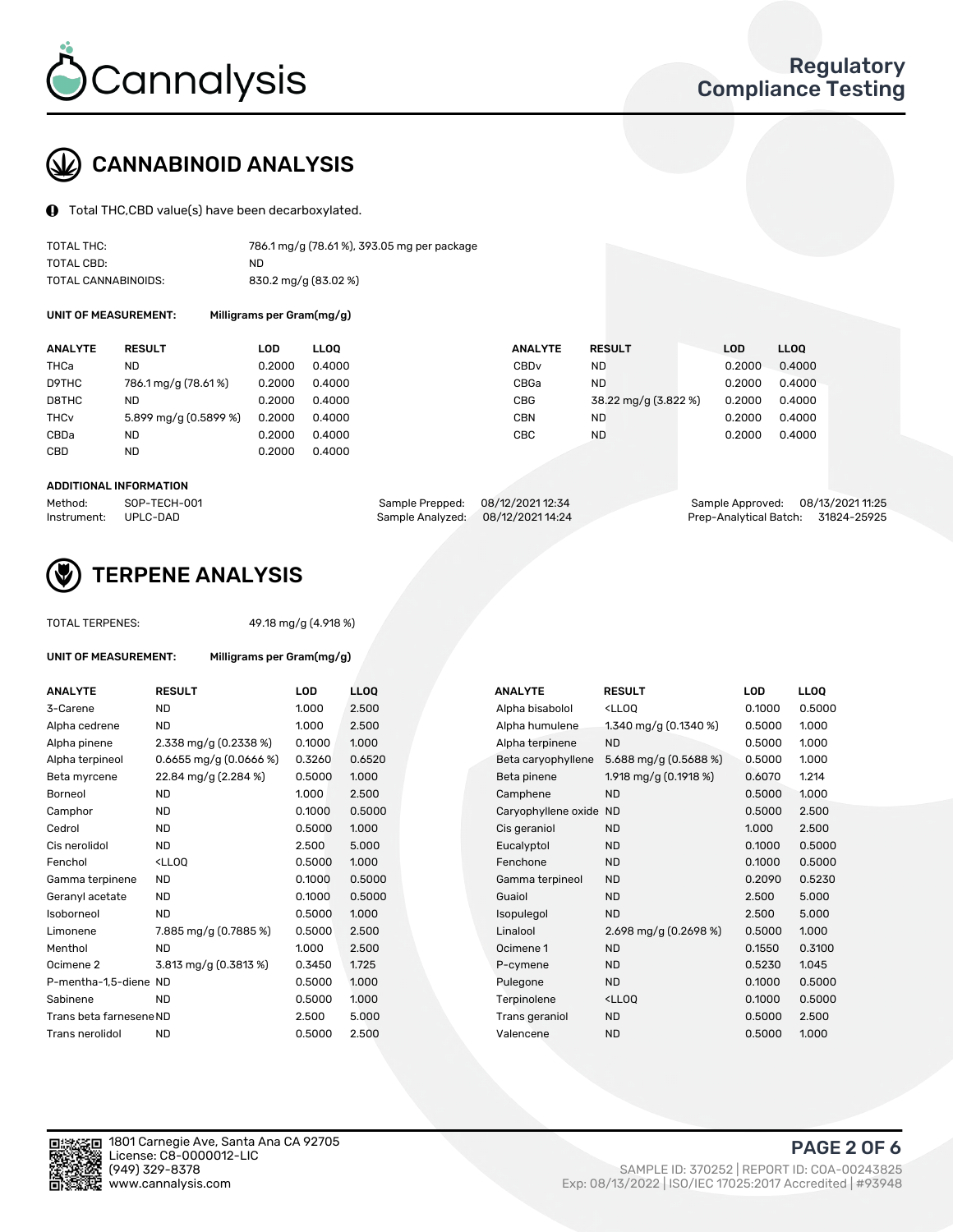

### Regulatory Compliance Testing

#### ADDITIONAL INFORMATION

Method: SOP-TECH-027 Sample Prepped: 08/12/2021 13:16 Sample Approved: 08/13/2021 15:18 Prep-Analytical Batch: 31827-25922



CHEMICAL RESIDUE ANALYSIS PASS

UNIT OF MEASUREMENT: Micrograms per Gram(ug/g)

| <b>ANALYTE</b>    | <b>RESULT</b> | LOD    | <b>LLOQ</b> | <b>ACTION LEVEL</b> |      | <b>ANALYTE</b>      | <b>RESULT</b> | LOD    | <b>LLOQ</b> | <b>ACTION LEVEL</b> |      |
|-------------------|---------------|--------|-------------|---------------------|------|---------------------|---------------|--------|-------------|---------------------|------|
| Abamectin         | <b>ND</b>     | 0.0200 | 0.0400      | 0.1000              | Pass | Acephate            | <b>ND</b>     | 0.0200 | 0.0400      | 0.1000              | Pass |
| Acequinocyl       | <b>ND</b>     | 0.0200 | 0.0400      | 0.1000              | Pass | Acetamiprid         | <b>ND</b>     | 0.0200 | 0.0400      | 0.1000              | Pass |
| Aldicarb          | <b>ND</b>     | 0.0200 | 0.0400      | 0.0                 | Pass | Azoxystrobin        | <b>ND</b>     | 0.0200 | 0.0400      | 0.1000              | Pass |
| Bifenazate        | <b>ND</b>     | 0.0200 | 0.0400      | 0.1000              | Pass | <b>Bifenthrin</b>   | <b>ND</b>     | 0.0200 | 0.0400      | 3.000               | Pass |
| <b>Boscalid</b>   | <b>ND</b>     | 0.0200 | 0.0400      | 0.1000              | Pass | Carbaryl            | <b>ND</b>     | 0.0200 | 0.0400      | 0.5000              | Pass |
| Carbofuran        | <b>ND</b>     | 0.0200 | 0.0400      | 0.0                 | Pass | Chlorantraniliprole | <b>ND</b>     | 0.0200 | 0.0400      | 10.00               | Pass |
| Clofentezine      | <b>ND</b>     | 0.0200 | 0.0400      | 0.1000              | Pass | Coumaphos           | <b>ND</b>     | 0.0200 | 0.0400      | 0.0                 | Pass |
| Cyfluthrin        | <b>ND</b>     | 0.4000 | 1.000       | 2.000               | Pass | Cypermethrin        | <b>ND</b>     | 0.4000 | 1.000       | 1.000               | Pass |
| Daminozide        | <b>ND</b>     | 0.0200 | 0.0400      | 0.0                 | Pass | Diazinon            | <b>ND</b>     | 0.0200 | 0.0400      | 0.1000              | Pass |
| <b>Dichlorvos</b> | <b>ND</b>     | 0.0200 | 0.0400      | 0.0                 | Pass | Dimethoate          | <b>ND</b>     | 0.0200 | 0.0400      | 0.0                 | Pass |
| Dimethomorph      | <b>ND</b>     | 0.0200 | 0.0400      | 2.000               | Pass | <b>Ethoprophos</b>  | <b>ND</b>     | 0.0200 | 0.0400      | 0.0                 | Pass |
| Etofenprox        | <b>ND</b>     | 0.0200 | 0.0400      | 0.0                 | Pass | Etoxazole           | <b>ND</b>     | 0.0200 | 0.0400      | 0.1000              | Pass |
| Fenhexamid        | <b>ND</b>     | 0.0200 | 0.0400      | 0.1000              | Pass | Fenoxycarb          | <b>ND</b>     | 0.0200 | 0.0400      | 0.0                 | Pass |
| Fenpyroximate     | <b>ND</b>     | 0.0200 | 0.0400      | 0.1000              | Pass | Fipronil            | <b>ND</b>     | 0.0400 | 0.1000      | 0.0                 | Pass |
| Flonicamid        | <b>ND</b>     | 0.0200 | 0.0400      | 0.1000              | Pass | Fludioxonil         | <b>ND</b>     | 0.0200 | 0.0400      | 0.1000              | Pass |
| Hexythiazox       | <b>ND</b>     | 0.0200 | 0.0400      | 0.1000              | Pass | Imazalil            | <b>ND</b>     | 0.0200 | 0.0400      | 0.0                 | Pass |
| Imidacloprid      | <b>ND</b>     | 0.0200 | 0.0400      | 5.000               | Pass | Kresoxim methyl     | <b>ND</b>     | 0.0200 | 0.0400      | 0.1000              | Pass |
| Malathion         | <b>ND</b>     | 0.0200 | 0.0400      | 0.5000              | Pass | Metalaxyl           | <b>ND</b>     | 0.0200 | 0.0400      | 2.000               | Pass |
| Methiocarb        | <b>ND</b>     | 0.0200 | 0.0400      | 0.0                 | Pass | Methomyl            | <b>ND</b>     | 0.0200 | 0.0400      | 1.000               | Pass |
| Mevinphos         | <b>ND</b>     | 0.0200 | 0.0400      | 0.0                 | Pass | Myclobutanil        | <b>ND</b>     | 0.0200 | 0.0400      | 0.1000              | Pass |
| Naled             | <b>ND</b>     | 0.0200 | 0.0400      | 0.1000              | Pass | Oxamyl              | <b>ND</b>     | 0.0200 | 0.0400      | 0.5000              | Pass |
| Paclobutrazol     | <b>ND</b>     | 0.0200 | 0.0400      | 0.0                 | Pass | Permethrins         | <b>ND</b>     | 0.0400 | 0.1000      | 0.5000              | Pass |
| Phosmet           | <b>ND</b>     | 0.0200 | 0.0400      | 0.1000              | Pass | Piperonyl butoxide  | <b>ND</b>     | 0.0200 | 0.0400      | 3.000               | Pass |
| Prallethrin       | <b>ND</b>     | 0.0200 | 0.0400      | 0.1000              | Pass | Propiconazole       | <b>ND</b>     | 0.0200 | 0.0400      | 0.1000              | Pass |
| Propoxur          | <b>ND</b>     | 0.0200 | 0.0400      | 0.0                 | Pass | Pyrethrins          | <b>ND</b>     | 0.0200 | 0.0400      | 0.5000              | Pass |
| Pyridaben         | <b>ND</b>     | 0.0200 | 0.0400      | 0.1000              | Pass | Spinetoram          | <b>ND</b>     | 0.0200 | 0.0400      | 0.1000              | Pass |
| Spinosad          | <b>ND</b>     | 0.0300 | 0.0700      | 0.1000              | Pass | Spiromesifen        | <b>ND</b>     | 0.0200 | 0.0400      | 0.1000              | Pass |
| Spirotetramat     | <b>ND</b>     | 0.0200 | 0.0400      | 0.1000              | Pass | Spiroxamine         | <b>ND</b>     | 0.0200 | 0.0400      | 0.0                 | Pass |
| Tebuconazole      | <b>ND</b>     | 0.0200 | 0.0400      | 0.1000              | Pass | Thiacloprid         | <b>ND</b>     | 0.0200 | 0.0400      | 0.0                 | Pass |
| Thiamethoxam      | <b>ND</b>     | 0.0200 | 0.0400      | 5.000               | Pass | Trifloxystrobin     | <b>ND</b>     | 0.0200 | 0.0400      | 0.1000              | Pass |

### ADDITIONAL INFORMATION

Method: SOP-TECH-002 Sample Prepped: 08/12/2021 09:49 Sample Approved: 08/12/2021 16:19<br>Instrument: LC-MS/MS Sample Analyzed: 08/12/2021 09:57 Prep-Analytical Batch: 31819-25915 Prep-Analytical Batch: 31819-25915

PAGE 3 OF 6

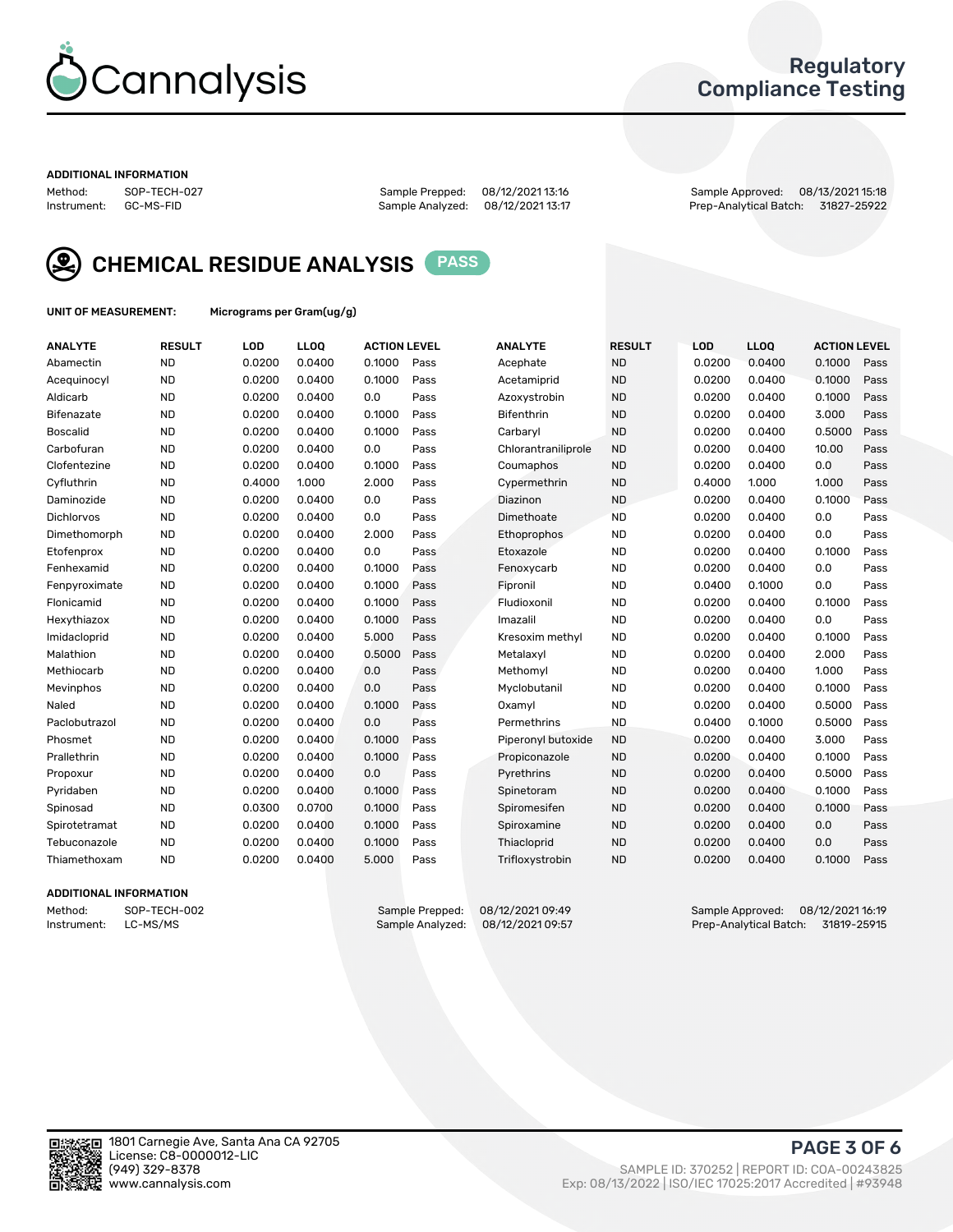

# CHEMICAL RESIDUE GC ANALYSIS PASS

| UNIT OF MEASUREMENT: | Micr |
|----------------------|------|
|----------------------|------|

ograms per Gram(ug/g)

| <b>RESULT</b> | LOD                                                | <b>LLOO</b> |        |      | <b>ANALYTE</b>                                             | <b>RESULT</b>                        | LOD    | <b>LLOO</b> | <b>ACTION LEVEL</b> |                                                           |
|---------------|----------------------------------------------------|-------------|--------|------|------------------------------------------------------------|--------------------------------------|--------|-------------|---------------------|-----------------------------------------------------------|
| <b>ND</b>     | 0.1000                                             | 0.2000      | 0.7000 | Pass | Chlordane                                                  | <b>ND</b>                            | 0.0109 | 0.0136      | 0.0                 | Pass                                                      |
| <b>ND</b>     | 0.0400                                             | 0.1000      | 0.0    | Pass | <b>PCNB</b>                                                | <b>ND</b>                            | 0.0200 | 0.0400      | 0.1000              | Pass                                                      |
| <b>ND</b>     | 0.0800                                             | 0.1000      | 0.0    | Pass | Chlorpyrifos                                               | <b>ND</b>                            | 0.0800 | 0.1000      | 0.0                 | Pass                                                      |
|               |                                                    |             |        |      |                                                            |                                      |        |             |                     |                                                           |
|               |                                                    |             |        |      |                                                            |                                      |        |             |                     |                                                           |
|               |                                                    |             |        |      |                                                            |                                      |        |             |                     |                                                           |
|               |                                                    |             |        |      |                                                            |                                      |        |             |                     |                                                           |
|               | ADDITIONAL INFORMATION<br>SOP-TECH-010<br>GC-MS/MS |             |        |      | <b>ACTION LEVEL</b><br>Sample Prepped:<br>Sample Analyzed: | 08/12/2021 09:50<br>08/12/2021 09:58 |        |             | Sample Approved:    | 08/12/2021 15:47<br>Prep-Analytical Batch:<br>31821-25917 |

## RESIDUAL SOLVENT ANALYSIS PASS

UNIT OF MEASUREMENT: Micrograms per Gram(ug/g)

| <b>ANALYTE</b>    | <b>RESULT</b> | LOD    | <b>LLOO</b> | <b>ACTION LEVEL</b> |      | <b>ANALYTE</b>           | <b>RESULT</b> | LOD    | LLOO  | <b>ACTION LEVEL</b> |      |
|-------------------|---------------|--------|-------------|---------------------|------|--------------------------|---------------|--------|-------|---------------------|------|
| Acetone           | <b>ND</b>     | 50.00  | 100.0       | 5000                | Pass | Acetonitrile             | <b>ND</b>     | 50.00  | 100.0 | 410.0               | Pass |
| Benzene           | <b>ND</b>     | 0.5000 | 1.000       | 1.000               | Pass | <b>Butane</b>            | <b>ND</b>     | 50.00  | 100.0 | 5000                | Pass |
| Chloroform        | <b>ND</b>     | 0.5000 | 1.000       | 1.000               | Pass | Ethanol                  | <b>ND</b>     | 50.00  | 100.0 | 5000                | Pass |
| Ethyl Acetate     | <b>ND</b>     | 50.00  | 100.0       | 5000                | Pass | <b>Ethyl Ether</b>       | <b>ND</b>     | 50.00  | 100.0 | 5000                | Pass |
| Ethylene oxide    | <b>ND</b>     | 0.5000 | 1.000       | 1.000               | Pass | Heptane                  | <b>ND</b>     | 50.00  | 100.0 | 5000                | Pass |
| Hexane            | <b>ND</b>     | 50.00  | 100.0       | 290.0               | Pass | <b>Isopropyl Alcohol</b> | <b>ND</b>     | 50.00  | 100.0 | 5000                | Pass |
| Methanol          | <b>ND</b>     | 50.00  | 100.0       | 3000                | Pass | Methylene chloride       | <b>ND</b>     | 0.5000 | 1.000 | 1.000               | Pass |
| Pentane           | <b>ND</b>     | 50.00  | 100.0       | 5000                | Pass | Propane                  | <b>ND</b>     | 50.00  | 200.0 | 5000                | Pass |
| Toluene           | <b>ND</b>     | 50.00  | 100.0       | 890.0               | Pass | Xvlenes                  | <b>ND</b>     | 50.08  | 100.0 | 2170                | Pass |
| Trichloroethylene | <b>ND</b>     | 0.5000 | 1.000       | 1.000               | Pass | 1.2-Dichloroethane       | <b>ND</b>     | 0.5000 | 1.000 | 1.000               | Pass |

### ADDITIONAL INFORMATION

Method: SOP-TECH-021 Sample Prepped: 08/12/2021 09:21 Sample Approved: 08/12/2021 18:01<br>Instrument: HS-GC-MS/FID Sample Analyzed: 08/12/2021 09:24 Prep-Analytical Batch: 31818-25912 Prep-Analytical Batch: 31818-25912



UNIT OF MEASUREMENT: Cycle Threshold (Ct)

| <b>ANALYTE</b>                        | <b>RESULT</b> | LOD   | <b>LLOO</b>     |                  | <b>ACTION LEVEL</b> | <b>ANALYTE</b>   | <b>RESULT</b>    | <b>LOD</b>       | <b>LLOO</b>            |     | <b>ACTION LEVEL</b> |
|---------------------------------------|---------------|-------|-----------------|------------------|---------------------|------------------|------------------|------------------|------------------------|-----|---------------------|
| A.fumigatus                           | <b>ND</b>     | 33.00 | 0.0             | 0.0              | Pass                | A. flavus        | <b>ND</b>        | 33.00            | 0.0                    | 0.0 | Pass                |
| A. niger                              | <b>ND</b>     | 33.00 | 0.0             | 0.0              | Pass                | A. terreus       | <b>ND</b>        | 33.00            | 0.0                    | 0.0 | Pass                |
| <b>STEC</b>                           | <b>ND</b>     | 33.00 | 0.0             | 0.0              | Pass                | Salmonella spp   | <b>ND</b>        | 33.00            | 0.0                    | 0.0 | Pass                |
| ADDITIONAL INFORMATION                |               |       |                 |                  |                     |                  |                  |                  |                        |     |                     |
| SOP-TECH-016, SOP-TECH-022<br>Method: |               |       | Sample Prepped: | 08/13/2021 07:55 |                     |                  | Sample Approved: | 08/13/2021 17:07 |                        |     |                     |
| Instrument:                           | aPCR          |       |                 |                  | Sample Analyzed:    | 08/13/2021 08:00 |                  |                  | Prep-Analytical Batch: |     | 31842-25952         |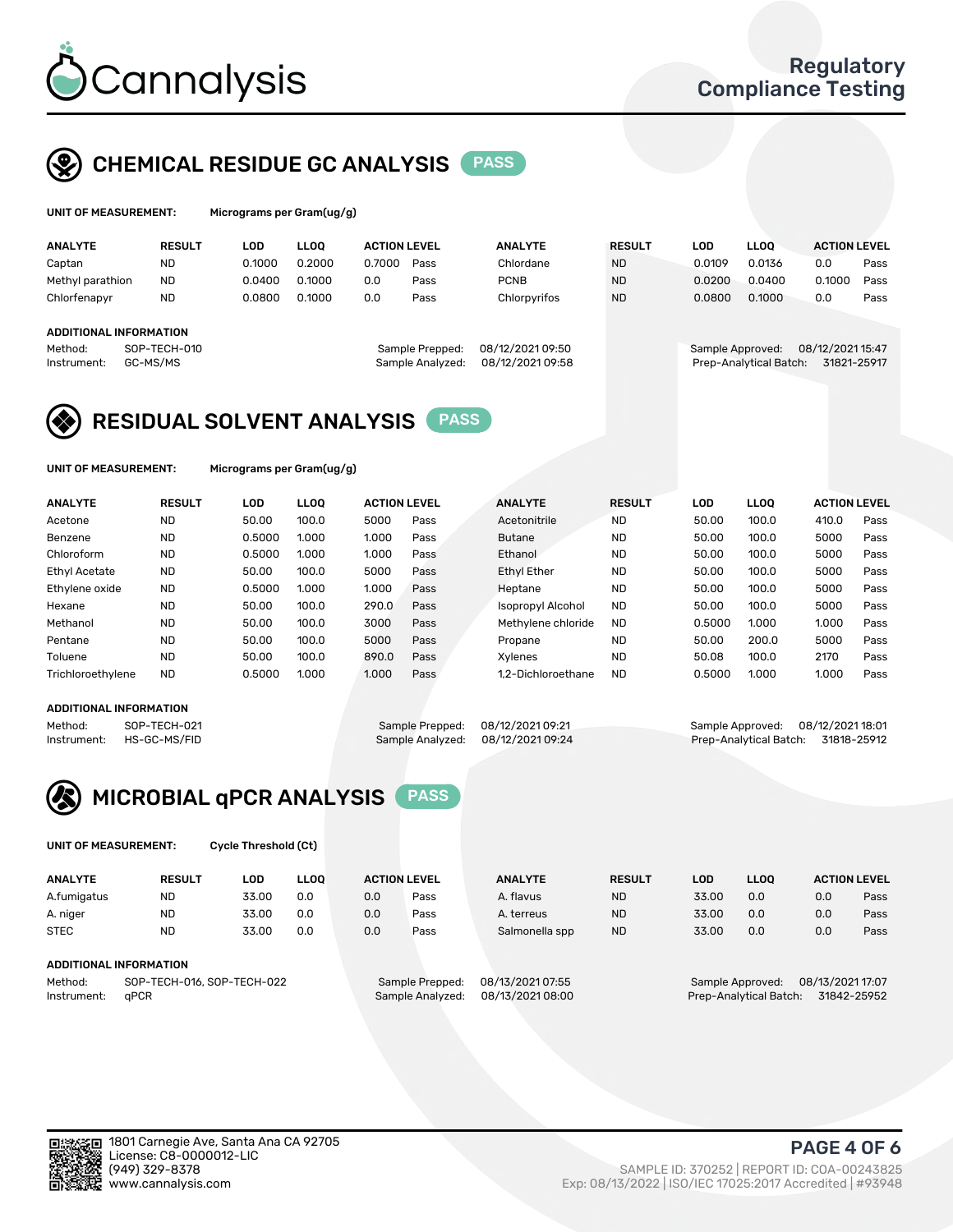



| UNIT OF MEASUREMENT:                                              |               | Micrograms per Gram(ug/g)      |             |                     |                                     |                                      |               |                  |                        |                                 |      |
|-------------------------------------------------------------------|---------------|--------------------------------|-------------|---------------------|-------------------------------------|--------------------------------------|---------------|------------------|------------------------|---------------------------------|------|
| <b>ANALYTE</b>                                                    | <b>RESULT</b> | <b>LOD</b>                     | <b>LLOO</b> | <b>ACTION LEVEL</b> |                                     | <b>ANALYTE</b>                       | <b>RESULT</b> | <b>LOD</b>       | <b>LLOQ</b>            | <b>ACTION LEVEL</b>             |      |
| Arsenic                                                           | <b>ND</b>     | 0.0120                         | 0.1000      | 0.2000              | Pass                                | Cadmium                              | <b>ND</b>     | 0.0072           | 0.0500                 | 0.2000                          | Pass |
| Lead                                                              | $<$ LLOO      | 0.0068                         | 0.0500      | 0.5000              | Pass                                | Mercury                              | <b>ND</b>     | 0.0060           | 0.0500                 | 0.1000                          | Pass |
| <b>ADDITIONAL INFORMATION</b><br>Method:<br>ICP-MS<br>Instrument: | SOP-TECH-013  | <b>MYCOTOXINS ANALYSIS</b>     |             | <b>PASS</b>         | Sample Prepped:<br>Sample Analyzed: | 08/12/2021 14:58<br>08/12/2021 15:00 |               | Sample Approved: | Prep-Analytical Batch: | 08/12/2021 22:20<br>31823-25930 |      |
| <b>UNIT OF MEASUREMENT:</b>                                       |               | Micrograms per Kilogram(ug/kg) |             |                     |                                     |                                      |               |                  |                        |                                 |      |
| <b>ANALYTE</b>                                                    | <b>RESULT</b> | <b>LOD</b>                     | <b>LLOO</b> | <b>ACTION LEVEL</b> |                                     | <b>ANALYTE</b>                       | <b>RESULT</b> | <b>LOD</b>       | <b>LLOQ</b>            | <b>ACTION LEVEL</b>             |      |
| Aflatoxin B1                                                      | <b>ND</b>     | 1.000                          | 2.000       |                     | N/A                                 | Aflatoxin B2                         | <b>ND</b>     | 2.000            | 5.000                  |                                 | N/A  |
| Aflatoxin G1                                                      | <b>ND</b>     | 2.000                          | 5.000       |                     | N/A                                 | Aflatoxin G2                         | <b>ND</b>     | 2.000            | 5.000                  |                                 | N/A  |
| <b>Total Aflatoxins</b>                                           | <b>ND</b>     | 10.00                          | 14.00       | 20.00               | Pass                                | Ochratoxin A                         | <b>ND</b>     | 1.000            | 2.000                  | 20.00                           | Pass |

#### ADDITIONAL INFORMATION

Method: SOP-TECH-020 Sample Prepped: 08/12/2021 09:49 Sample Approved: 08/12/2021 13:16 Instrument: LC-MS/MS Sample Analyzed: 08/12/2021 09:57 Prep-Analytical Batch: 31820-25914

#### FILTH & FOREIGN MATERIAL ANALYSIS PASS Q

UNIT OF MEASUREMENT: Filth and Foreign Matter (%, #/3g)

| <b>ANALYTE</b>                                              | <b>RESULT</b> | LOD | <b>LLOO</b> | <b>ACTION LEVEL</b>                 |      | <b>ANALYTE</b>                       | <b>RESULT</b> | LOD | <b>LLOO</b>                                                                   | <b>ACTION LEVEL</b> |      |  |
|-------------------------------------------------------------|---------------|-----|-------------|-------------------------------------|------|--------------------------------------|---------------|-----|-------------------------------------------------------------------------------|---------------------|------|--|
| IF RH ME                                                    | <b>ND</b>     | 0.0 | 0.0         | 1.000                               | Pass | <b>IFM</b>                           | <b>ND</b>     | 0.0 | 0.0                                                                           | 25.00               | Pass |  |
| Mold                                                        | <b>ND</b>     | 0.0 | 0.0         | 25.00                               | Pass | <b>SSCD</b>                          | <b>ND</b>     | 0.0 | 0.0                                                                           | 25.00               | Pass |  |
| ADDITIONAL INFORMATION                                      |               |     |             |                                     |      |                                      |               |     |                                                                               |                     |      |  |
| SOP-TECH-009<br>Method:<br>Instrument:<br>Visual Inspection |               |     |             | Sample Prepped:<br>Sample Analyzed: |      | 08/13/2021 08:57<br>08/13/2021 09:26 |               |     | 08/13/2021 09:29<br>Sample Approved:<br>Prep-Analytical Batch:<br>31852-25956 |                     |      |  |